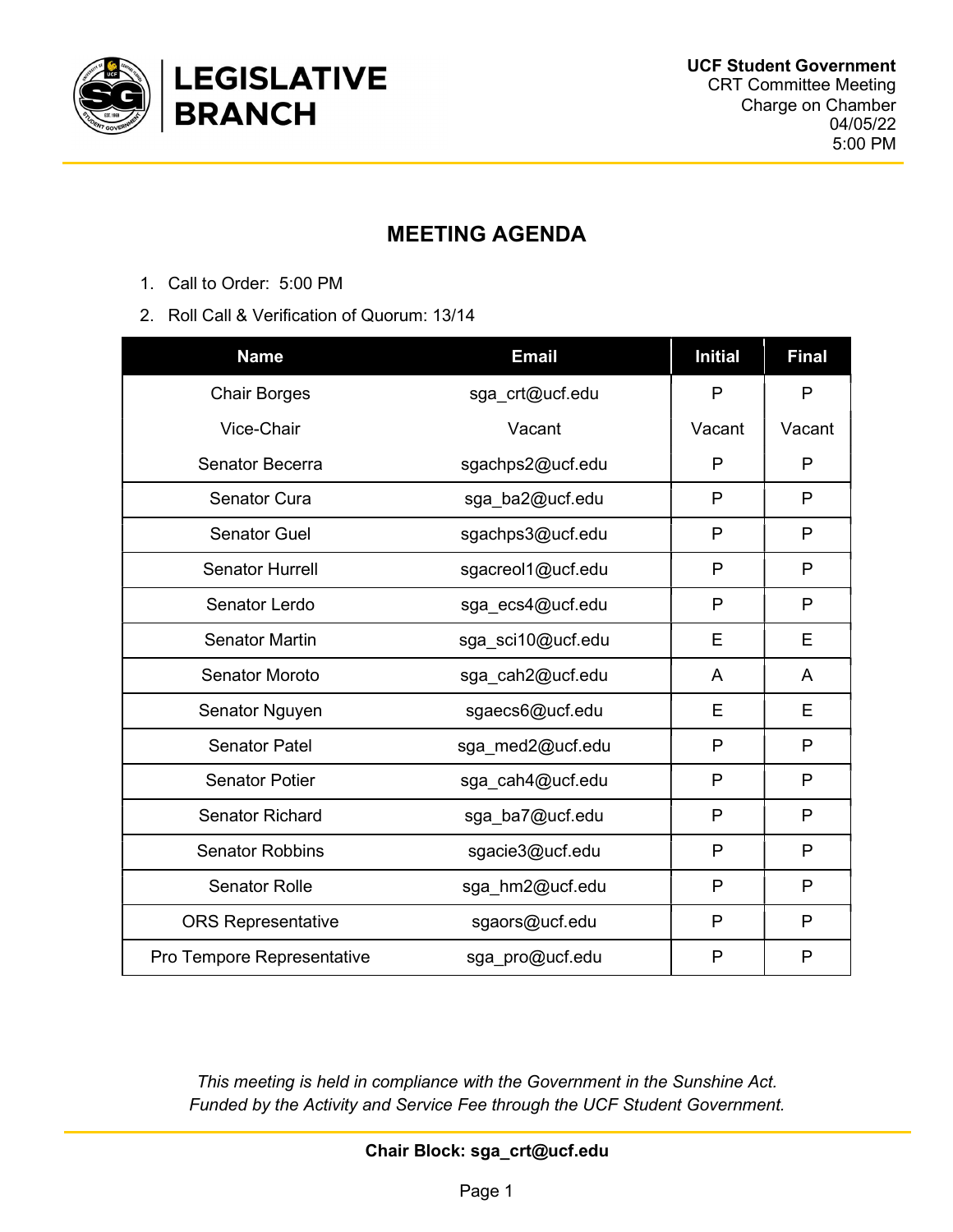

- 3. Approval of the Minutes: 03/16/22; Approved by GC
- 4. Approval of the Agenda: Approved by GC
- 5. Open Forum
	- a. Ariane Block
	- b. Shaun Mitchinson
- 6. Announcements from the Chair
	- a. Thanks
- 7. Announcements from the Vice Chair
	- a. None
- 8. Announcements from Committee Members
	- a. Pro-Temp Ciresi
		- i. Hello everyone, Congratulations to the new Chair!!! I have a few quick announcements for you all
		- ii. Applications for the deputy positions are open. The process for applying is to email me a copy of your resume and goal sheet to email by Friday, April 8th at 5pm. Interviews will take place next week
		- iii. Here are my Office hours for this week only. I will have a set recurring schedule after all the Committee Meeting times have been confirmed.
			- 1. Monday: 8-10am (Virtual), 11am-5pm (On Campus)
			- 2. Tuesday: 11am-5pm (On Campus)
			- 3. Wednesday: 8am-5pm (Virtual Only)
			- 4. Thursday: 1-3pm (On Campus)
			- 5. Friday: 11am-4pm (Virtual Only)
		- iv. New Leadership
			- 1. Please begin setting your meeting time for the semester in your group me's they will be due this Thursday by 5pm
			- 2. Please schedule a 1:1 with me
			- 3. Vice-Chair Elections will be held at the next committee meetings
		- v. Link to sign up for 1:1, they will be hybrid. https://calendly.com/protemp/30min
		- vi. If you're submitting legislation to be seen on first reading Thursday, it is due to me by 5pm Wednesday.
		- vii. Please email or Group me if you have any questions!

This meeting is held in compliance with the Government in the Sunshine Act. Funded by the Activity and Service Fee through the UCF Student Government.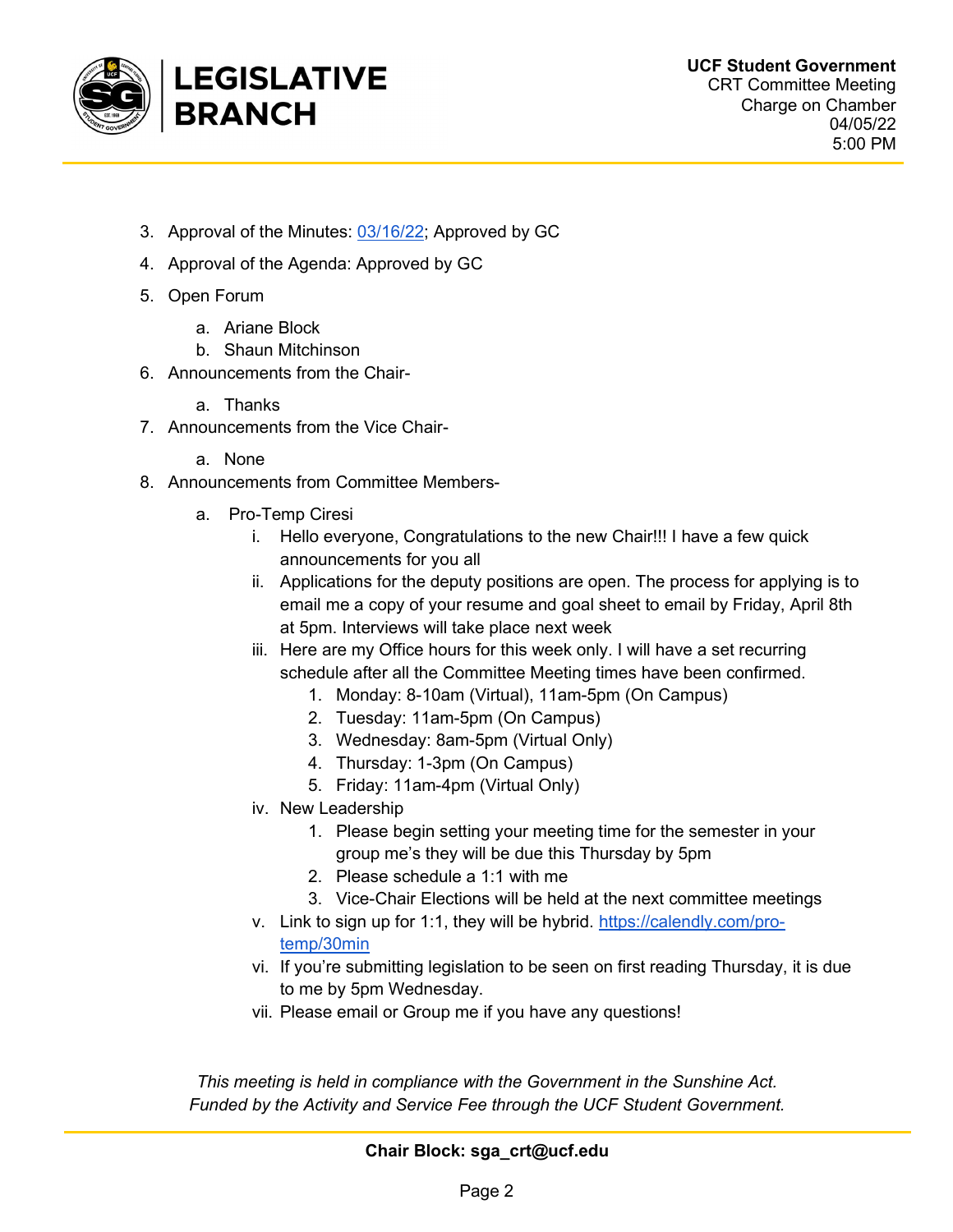

- 9. Announcements from Non-Committee Members
	- a. Speaker Kehoe
		- i. Congrats Chair Borges!
			- 1. Senate Exec will be meeting this week
			- 2. Name Tag
		- ii. Legislative Assistant applications are now open! Please refer to your email for details. Applications close Friday at noon
		- iii. Anyone for The Pledge of Allegiance? National Anthem?
	- b. Brodie
		- i. Welcome/Congrats
		- ii. Spending Policy
- 10. Old Business
	- a. None
- 11. New Business
	- a. None
- 12. Member Discussion
	- a. Guel:
		- i. Thank you for keeping an Open Mind! I do Apologize to former Chair Block and Senator Michinson if she came off aggressive and would like to move past this. Also, apologies to anyone she may have offended and offers her congratulations to the new CRT Chair Borges.
- 13. Miscellaneous Business
	- a. Chair Elections
		- i. Nominations
			- 1. Sen. Borges
			- 2. Sen. Guel
		- ii. Speeches
			- 1. Borges Reference attached documents. Major in event management. Attended Committee Meetings, ASF Budget Hearings, and have a working understanding of Spending policies. I love conferences and CRT's ability to impact them. Specific RSO experiences motivated me to help impact them this session. Outreach - ensure all rsos have access. Including tabling, working with Comms, RSO meetings, and promotional items for the committee. Accessibility - make sure our policies are easily

This meeting is held in compliance with the Government in the Sunshine Act. Funded by the Activity and Service Fee through the UCF Student Government.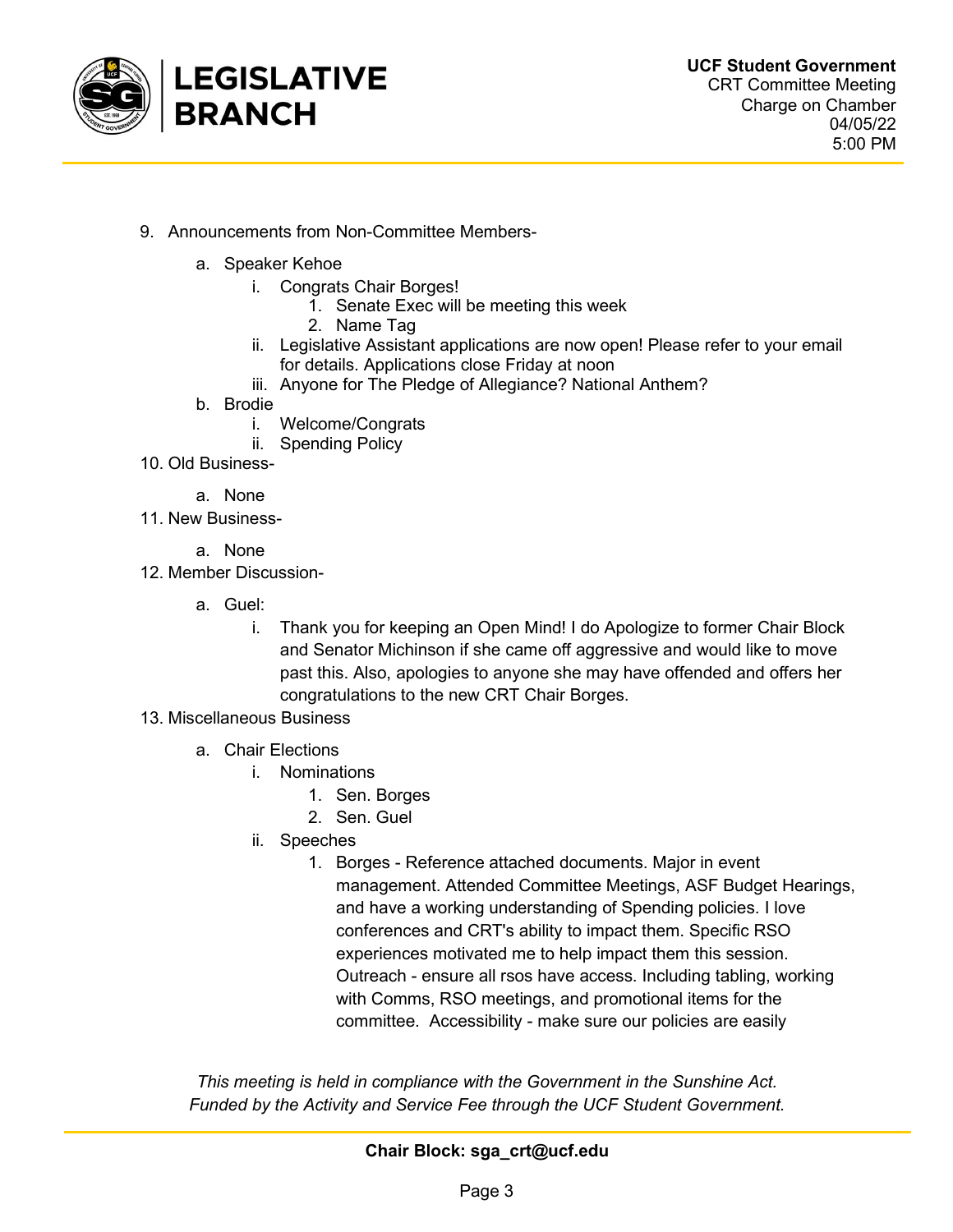

understood. Including Title VIII Videos, multiple languages, funding estimate form, and office hours. Relations, including working with accountants, comptroller, attorney general, and fiscal leadership.

2. Guel - Involved in RSOs and undergrad research. Senator in 53rd, sat on both Committees, and acted as ORS Rep. Learned about fiscal policies for both Committees, as well as sat as the Womxn's Caucus Chair. Pride myself on time management, communication, and perspective. RA on campus and Lead on a research team. CRT Cheat Sheet - We have lots of new senators, and TItle VIII is unclear. Create a cheat sheet for both Committee and RSOs, to help clear up communication at all levels. What can and can't be funded, etc. Accountant relationship - Talked with Jerry who handles many of our accountants, he feels he hasn't had the same relationship as past years, I want to reconnect, and have Jerry know the whole Committee. Jerry is open to changing timelines, but we want to have feedback from the Committee. Having RSOs reach out earlier can help that. Committee Representation - Historically the Chair and Vice Chair, but should be shared with the whole committee, some kind of rotational system for all members to be able to represent.

#### iii. Questioning

- 1. Cura What are your relationships with the previous Chair and Vice-Chair?
	- a. Borges I have a strong working relationship with both of the past two chairs, and worked with both of them to learn to prepare for this role.
	- b. Guel Great working relationship with Jonathon Taylor, former Vice-Chair, unfortunately don't have a working relationship with the former Chair, was unaware that there were issues.
- 2. Wangen You both mentioned a cheat sheet, explain?
	- a. Guel Want to work with the Committee to create a Cheat sheet, know what the Committee needs to know to create that. Use my knowledge and their feedback to create.
	- b. Borges Want to have the Committee involved, but I did create a mock-up, it is in the drive for reference. Want to revise as people ask questions to continue to update.

This meeting is held in compliance with the Government in the Sunshine Act. Funded by the Activity and Service Fee through the UCF Student Government.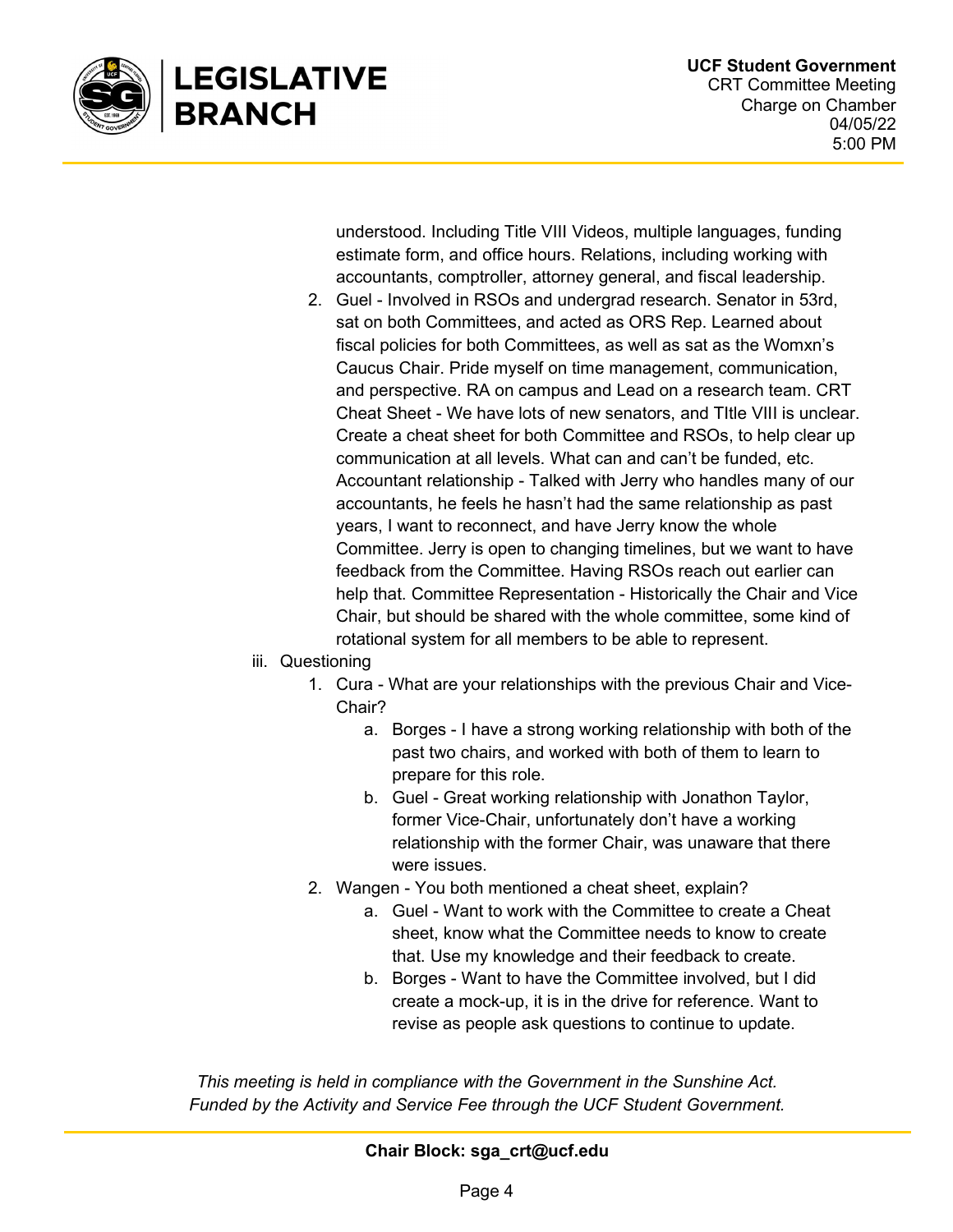

- 3. Hurrell How much time out of CRT did you take to work on things outside of the Committee?
	- a. Borges Didn't sit on Committee, but attended as many meetings as I could, read spending policy and as much as I could to prepare.
	- b. Guel Sat on CRT, as well as being fiscally trained, focused on amplifying minority voices.
- 4. Wangen Accountants were backed up last year, how will you address them?
	- a. Guel I talked to Jerry about this issue, having RSOs communicate earlier in the Bill process will help with that, though we cannot rush allocations and Bills. We will be switching over to a new system this summer that we aren't sure how they will affect us.
	- b. Borges having those relationships is key, working with them when we update our spending policies will be important.
- 5. Wangen Do you know how long the BO wants from when PRFs are submitted before funding?
	- a. Borges I believe it is 14 business days for allocations, and 4 weeks for bills
	- b. Guel On the ORS side, we have 45 days before reversion, and then another week for post funding forms
- 6. Becerra HOw will you work with other Fiscal Leadership?
	- a. Guel I want to work with a fiscal task force that focuses on outreach to RSOs where they are. Tabling at RSO fairs etc. Targeting minority RSOs to understand the Funding process. Looking at Title VIII to make it easier for others to understand.
	- b. Borges I have already communicated with the other Fiscal Chairs and we have agreed to have consistent communication and regulate meetings.
- iv. Debate
	- 1. Hurrell As a new Senator, I have worked with both candidates before. The beginning of the meeting threw me off, I would disagree that Guel is aggressive, but I would describe her as passionate.

This meeting is held in compliance with the Government in the Sunshine Act. Funded by the Activity and Service Fee through the UCF Student Government.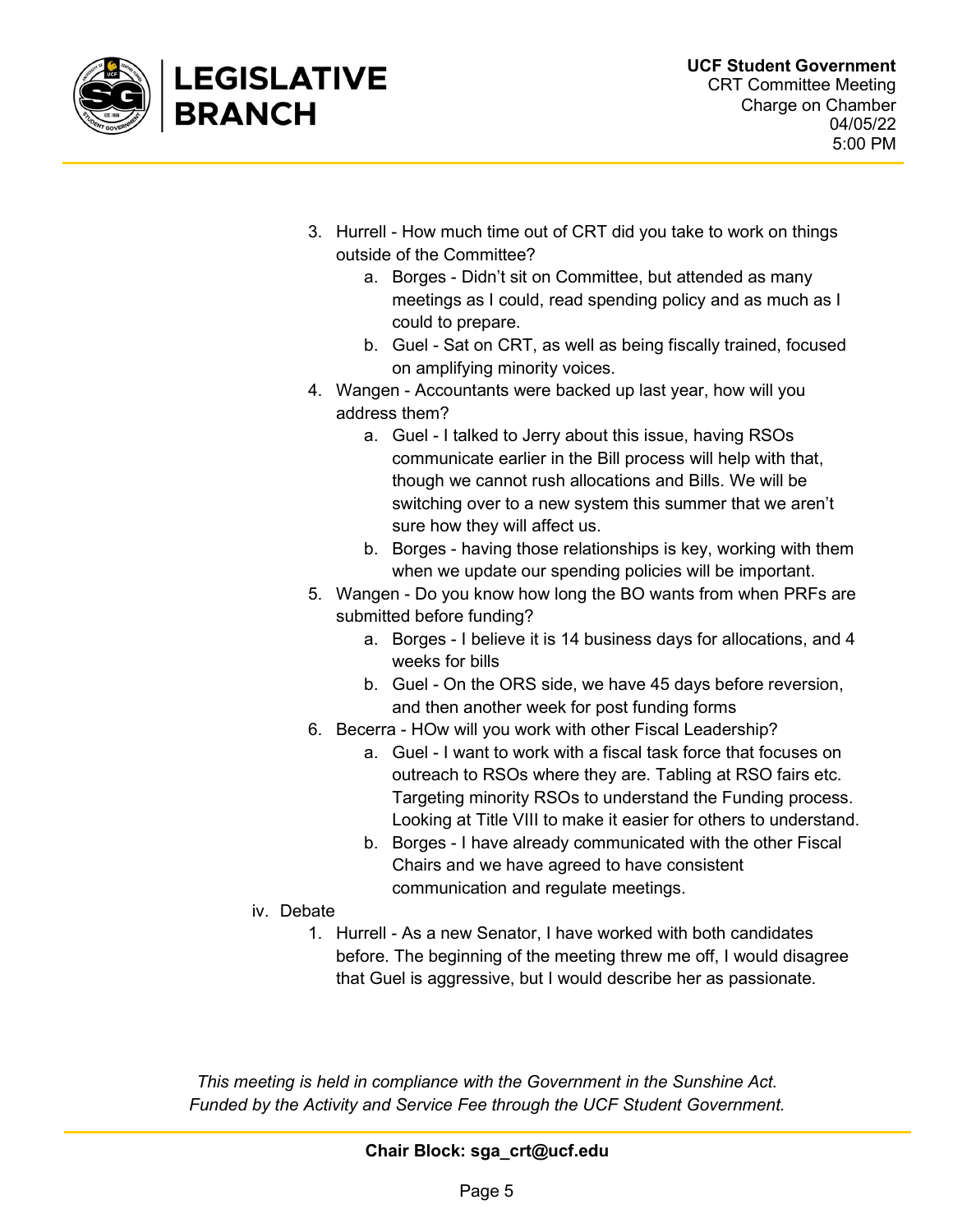

- 2. Becerra Supporting Borges, He takes these things very seriously. Commitment shown participating in the committee, and reaching out to former chairs shows me he can take this role on.
- 3. Wangen Supporting Borges, worked with both of the Senators. Borges has demonstrated passion and Guel has given out false information on behalf of ORS. HAs encouraged RSOs to operate ineffectively. We met with the accountants regularly. Former CRT Vice-Chair also agrees with the former Chair.
- 4. Patel Supporting Senator Borges, attended every CRT meeting and is in the office all the time.
- 5. Robbins I have known Borges for a while as fellow sglc and slc member, he is a great leader, always supportive and very capable of delegating. Senator Guel is a wonderful person, very passionate which can come across as aggressive at times, and can't speak to previous allegations, as she wasn't there to see.
- 6. Cura I have only seen Senator Guel as uplifting and a positive force for me as a new Senator, facilitated my process to get more comfortable, wouldn't be here without her.
- 7. Potier Supporting Guel, Guel is an amazing person, someone who has more sense of experience in CRT.
- 8. Rolle Supporting Borges, the Cheat sheet is very helpful for new senators, really appreciate the idea of multiple languages.
- v. Vote
	- 1. 6-5-1 Sen. Borges elected Chair.
- 14. Final Roll Call: 13/14

15. Adjournment: 5:52 PM

### Key:

P - Present A - Absent MTD - Move to Debate MTV - Move to Vote MTA- Move to Amend PP - Postpone PPI - Postpone Indefinitely

> This meeting is held in compliance with the Government in the Sunshine Act. Funded by the Activity and Service Fee through the UCF Student Government.